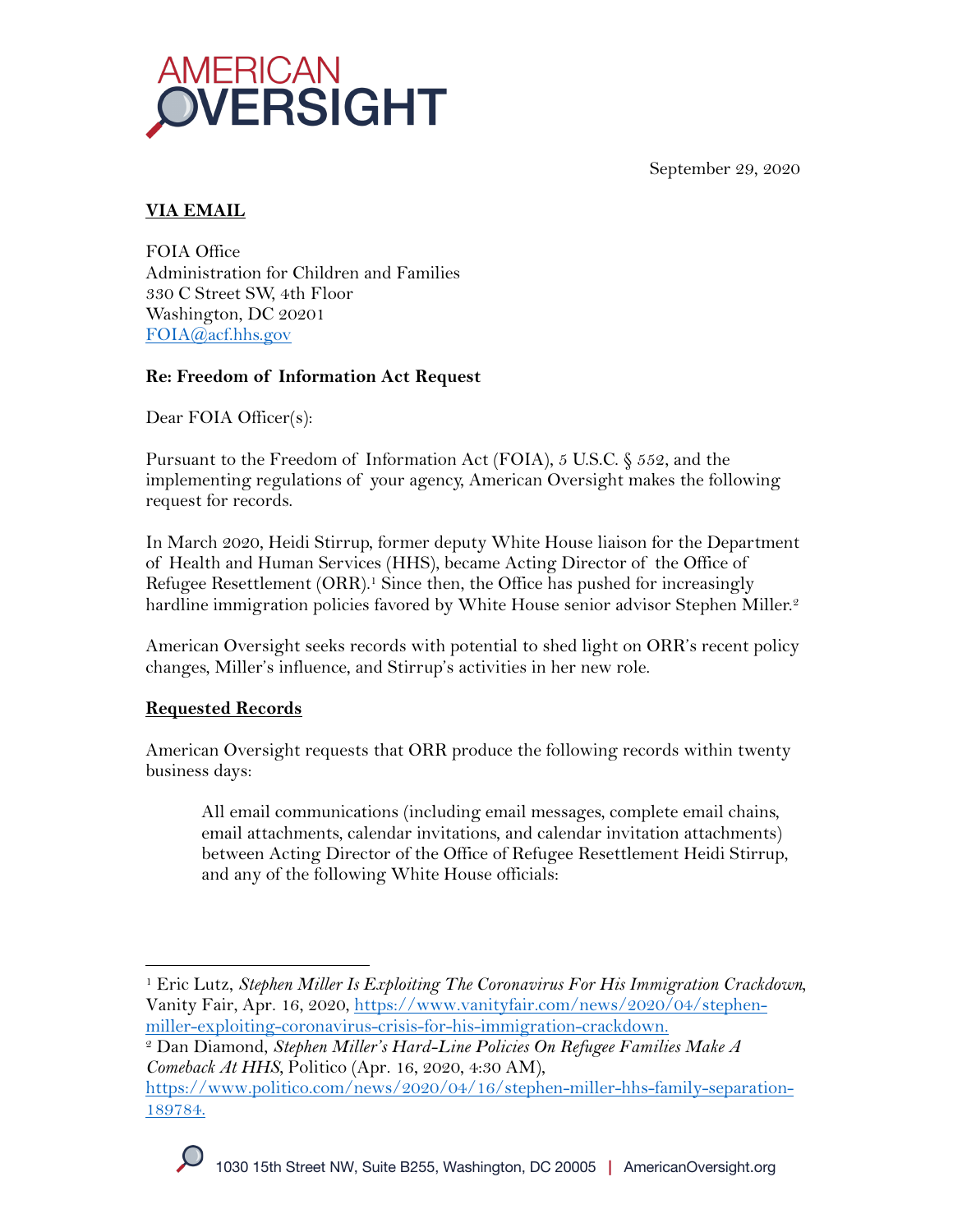- 1. White House Senior Advisor to the President for Policy, Stephen Miller (including but not limited to at the email address stephen.miller@who.eop.gov)
- 2. Director of the Office of the Senior Advisor for Policy, Robert Gabriel (including but not limited to at the email address robert.gabriel@who.eop.gov)
- 3. Executive Assistant, Jennifer Cytryn (including but not limited to at the email address jennifer.cytryn $(\partial_x w \cdot h \cdot o \cdot \partial_y)$

Please provide all responsive records from March 1, 2020, through the date the search is conducted.

### **Fee Waiver Request**

In accordance with 5 U.S.C.  $\frac{6}{5}$  552(a)(4)(A)(iii) and your agency's regulations, American Oversight requests a waiver of fees associated with processing this request for records. The subject of this request concerns the operations of the federal government, and the disclosures will likely contribute to a better understanding of relevant government procedures by the general public in a significant way. Moreover, the request is primarily and fundamentally for non-commercial purposes.

American Oversight requests a waiver of fees because disclosure of the requested information is "in the public interest because it is likely to contribute significantly to public understanding of operations or activities of the government."3 The public has a significant interest in understanding whether and to what extent external individuals or entities communicate with or potentially influence agency officials regarding immigration policy around family separation, as well as ORR's other activities. Records with the potential to shed light on this matter would contribute significantly to public understanding of operations of the federal government, including which actors play a role in handling immigration and refugee policy issues of national importance. American Oversight is committed to transparency and makes the responses agencies provide to FOIA requests publicly available, and the public's understanding of the government's activities would be enhanced through American Oversight's analysis and publication of these records.

This request is primarily and fundamentally for non-commercial purposes.<sup>4</sup> As a  $501(c)(3)$  nonprofit, American Oversight does not have a commercial purpose and the release of the information requested is not in American Oversight's financial interest. American Oversight's mission is to promote transparency in government, to educate the public about government activities, and to ensure the accountability of government officials. American Oversight uses the information gathered, and its analysis of it, to educate the public through reports, press releases, or other media.

 $3 \, 5 \, \text{U.S.C.} \, \S \, 552(a)(4)(A)(iii).$ 

<sup>4</sup> *Id.*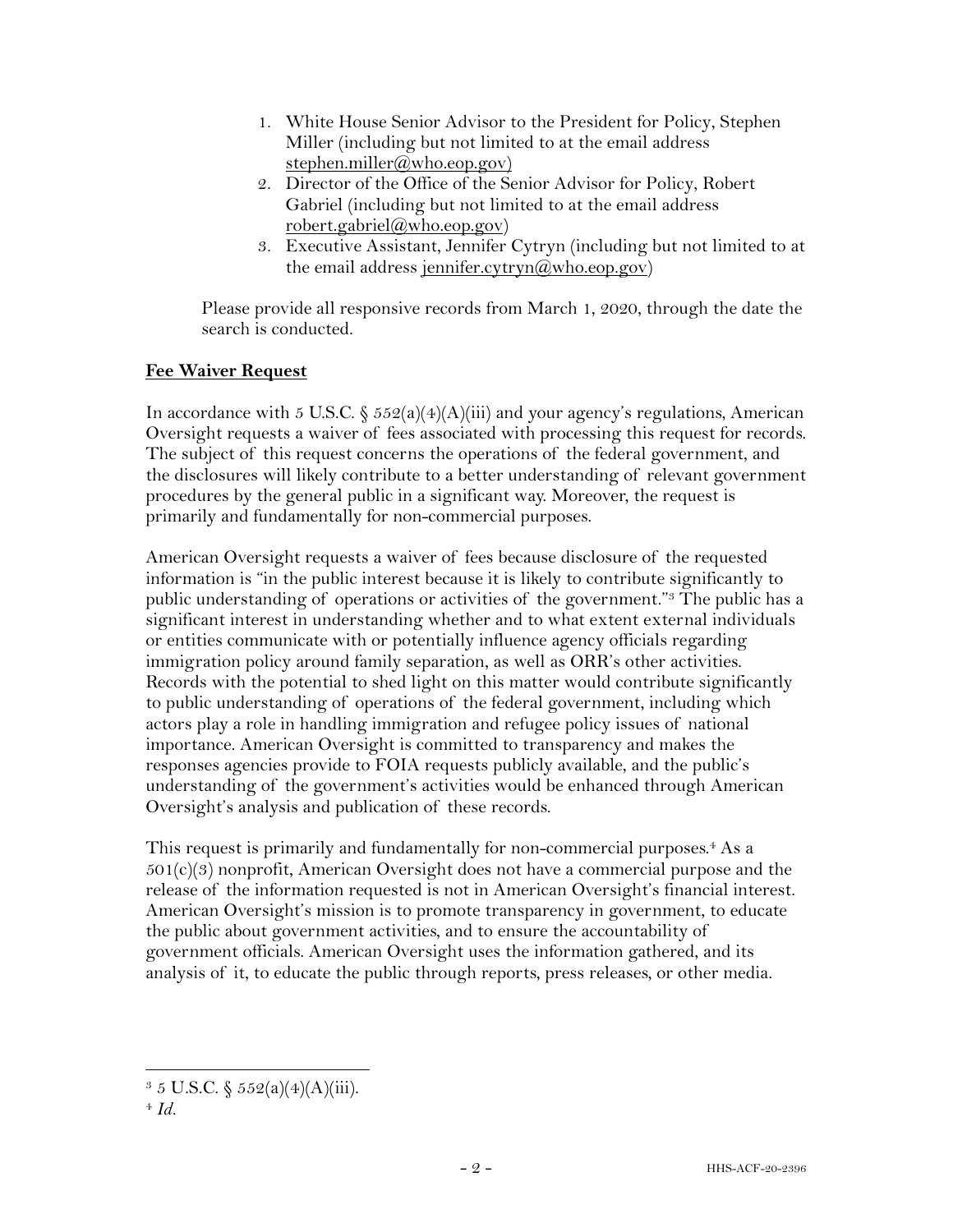American Oversight also makes materials it gathers available on its public website and promotes their availability on social media platforms, such as Facebook and Twitter.5

American Oversight has also demonstrated its commitment to the public disclosure of documents and creation of editorial content through regular substantive analyses posted to its website.6 Examples reflecting this commitment to the public disclosure of documents and the creation of editorial content include the posting of records related to the Trump Administration's contacts with Ukraine and analyses of those contacts;7 posting records and editorial content about the federal government's response to the Coronavirus pandemic;<sup>8</sup> posting records received as part of American Oversight's "Audit the Wall" project to gather and analyze information related to the administration's proposed construction of a barrier along the U.S.-Mexico border, and analyses of what those records reveal;9 the posting of records related to an ethics waiver received by a senior Department of Justice attorney and an analysis of what those records demonstrated regarding the Department's process for issuing such waivers;<sup>10</sup> and posting records and analysis of federal officials' use of taxpayer dollars to charter private aircraft or use government planes for unofficial business.<sup>11</sup>

<sup>5</sup> American Oversight currently has approximately 16,320 page likes on Facebook and 104,600 followers on Twitter. American Oversight, Facebook,

https://www.facebook.com/weareoversight/ (last visited September 23, 2020); American Oversight (@weareoversight), Twitter, https://twitter.com/weareoversight (last visited September 23, 2020).

<sup>6</sup> *See generally News*, American Oversight, https://www.americanoversight.org/blog. 7 *Trump Administration's Contacts with Ukraine*, American Oversight,

https://www.americanoversight.org/investigation/the-trump-administrationscontacts-with-ukraine.

<sup>8</sup> *See generally The Trump Administration's Response to Coronavirus*, American Oversight, https://www.americanoversight.org/investigation/the-trump-administrationsresponse-to-coronavirus; *see, e.g.*, *CDC Calendars from 2018 and 2019: Pandemic-Related Briefings and Meetings*, American Oversight, https://www.americanoversight.org/cdccalendars-from-2018-and-2019-pandemic-related-briefings-and-meetings.

<sup>9</sup> *See generally Audit the Wall*, American Oversight,

https://www.americanoversight.org/investigation/audit-the-wall; *see, e.g.*, *Border Wall Investigation Report: No Plans, No Funding, No Timeline, No Wall*, American Oversight, https://www.americanoversight.org/border-wall-investigation-report-no-plans-nofunding-no-timeline-no-wall. 10 *DOJ Records Relating to Solicitor General Noel Francisco's Recusal*, American

Oversight, https://www.americanoversight.org/document/doj-civil-divisionresponse-noel-francisco-compliance; *Francisco & the Travel Ban: What We Learned from the DOJ Documents*, American Oversight,

https://www.americanoversight.org/francisco-the-travel-ban-what-we-learned-fromthe-doj-documents.

<sup>11</sup> *See generally Swamp Airlines: Chartered Jets at Taxpayer Expense*, American Oversight, https://www.americanoversight.org/investigation/swamp-airlines-private-jetstaxpayer-expense; *see, e.g.*, *New Information on Pompeo's 2017 Trips to His Home State*, American Oversight, https://www.americanoversight.org/new-information-onpompeos-2017-trips-to-his-home-state.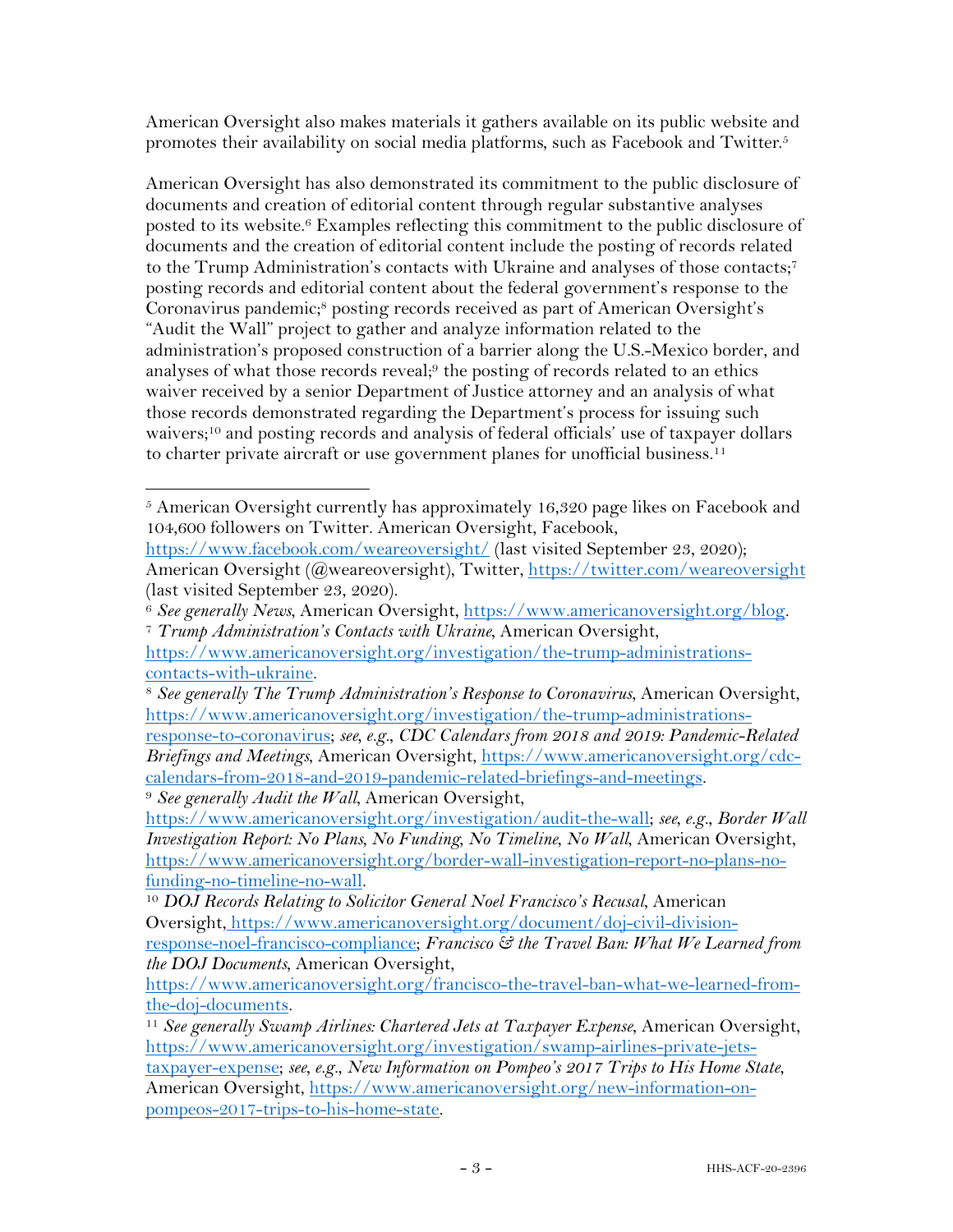Accordingly, American Oversight qualifies for a fee waiver.

#### **Guidance Regarding the Search & Processing of Requested Records**

In connection with its request for records, American Oversight provides the following guidance regarding the scope of the records sought and the search and processing of records:

- § Please search all locations and systems likely to have responsive records, regardless of format, medium, or physical characteristics.
- Please search all relevant records or systems containing records regarding agency business. Do not exclude records regarding agency business contained in files, email accounts, or devices in the personal custody of your officials, such as personal email accounts or text messages. Records of official business conducted using unofficial systems or stored outside of official files are subject to the Federal Records Act and FOIA.<sup>12</sup> It is not adequate to rely on policies and procedures that require officials to move such information to official systems within a certain period of time; American Oversight has a right to records contained in those files even if material has not yet been moved to official systems or if officials have, by intent or through negligence, failed to meet their obligations.<sup>13</sup>
- Please use all tools available to your agency to conduct a complete and efficient search for potentially responsive records. Agencies are subject to governmentwide requirements to manage agency information electronically,<sup>14</sup> and many agencies have adopted the National Archives and Records Administration (NARA) Capstone program, or similar policies. These systems provide options for searching emails and other electronic records in a manner that is reasonably likely to be more complete than just searching individual custodian files. For example, a custodian may have deleted a responsive email from his or her email program, but your agency's archiving tools may capture that email under Capstone. At the same time, custodian searches are still necessary; agencies may not have direct access to files stored in .PST files, outside of network drives, in paper format, or in personal email accounts.

<sup>12</sup> *See Competitive Enter. Inst. v. Office of Sci. & Tech. Policy*, 827 F.3d 145, 149–50 (D.C. Cir. 2016); *cf. Judicial Watch, Inc. v. Kerry*, 844 F.3d 952, 955–56 (D.C. Cir. 2016). 13 *See Competitive Enter. Inst. v. Office of Sci. & Tech. Policy*, No. 14-cv-765, slip op. at 8 (D.D.C. Dec. 12, 2016).

<sup>&</sup>lt;sup>14</sup> Presidential Memorandum—Managing Government Records, 76 Fed. Reg. 75,423 (Nov. 28, 2011), https://obamawhitehouse.archives.gov/the-press-

office/2011/11/28/presidential-memorandum-managing-government-records; Office of Mgmt. & Budget, Exec. Office of the President, Memorandum for the Heads of

Executive Departments & Independent Agencies, "Managing Government Records Directive," M-12-18 (Aug. 24, 2012), https://www.archives.gov/files/records $m$ gmt/m-12-18.pdf